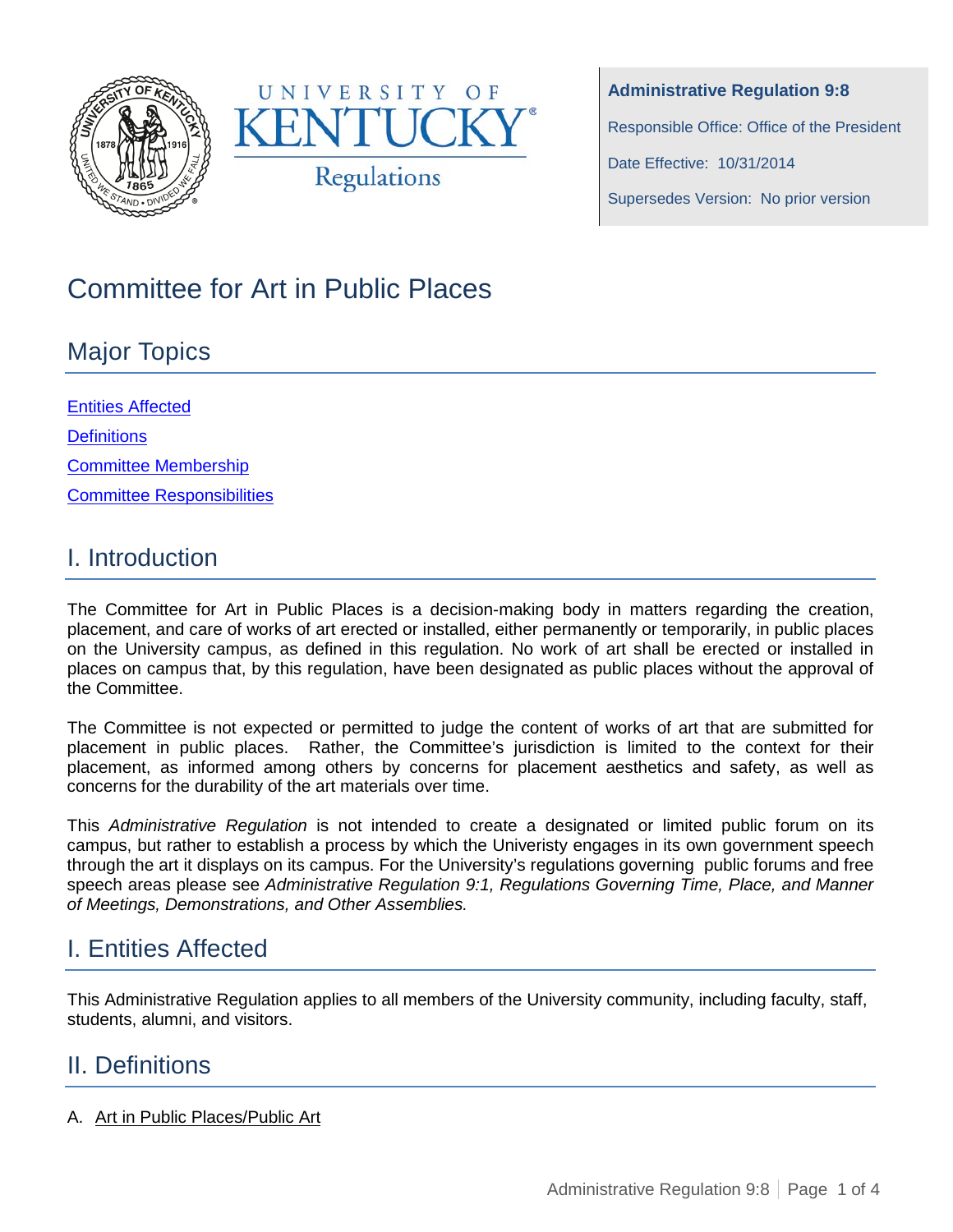Art in Pulblic Places means works of art that purposefully contribute to the experience of spaces open to everyone in the university community (faculty, staff, students, and visitors) both indoors and outdoors. "Art in Public Places" puts emphasis on the work whereas "Public Art" includes the practice that thoughtfully and effectively considers the context for art in public as well as the community interaction with that process.

#### B. Work of Art

Work of Art means creative expression in any form (including but not limited to historical memorials, monuments, sculpture, murals, and mixed-media displays) that are physically or visually accessible to the public thorough temporary or permanent installation. Works of art do not include "signage", as defined in [Signage on Campus Guidelines.](http://www.uky.edu/Graphics/SignagePolicy.pdf)

#### C. Temporary

Temporary means thirty-one (31) calendar days or less.

#### D. Public Places

Public Places means all outdoor spaces on the University campus and prominent areas within campus buildings, such as lobbies and atriums.

### III. Committee Membership

A. The membership of the Committee shall consist of individuals from the faculty, staff, students, and alumni of the University appointed by the President. Individuals selected for service on this Committee shall have demonstrated interest or professional expertise in the creation, design, planning, or interpretation of public art.

The Committee shall consist of:

- 1. A member recommended by the Vice President for Facilities;
- 2. A member recommended by the Assistant Vice President for Campus Services;
- 3. A faculty member recommended by the Dean, College of Design;
- 4. A faculty member recommended by the Dean, College of Engineering;
- 5. A faculty member recommended by the Dean, College of Fine Arts;
- 6. A member recommended by the Executive Vice President for Health Affairs;
- 7. Ex officio, voting member: Director of the UK Art Museum;
- 8. Ex officio, voting member: Director of the School of Art and Visual Studies; and
- 9. At least three (3), but not more than six (6) at-large members.
- B. The chair shall be appointed by the President from the membership of the Committee.
- C. The Committee members, other than those with student or ex officio status, shall have staggered three-year appointments. Student members are appointed for a one-year term and may be reappointed.
- D. The Committee may create subcommittees to initiate or facilitate its work.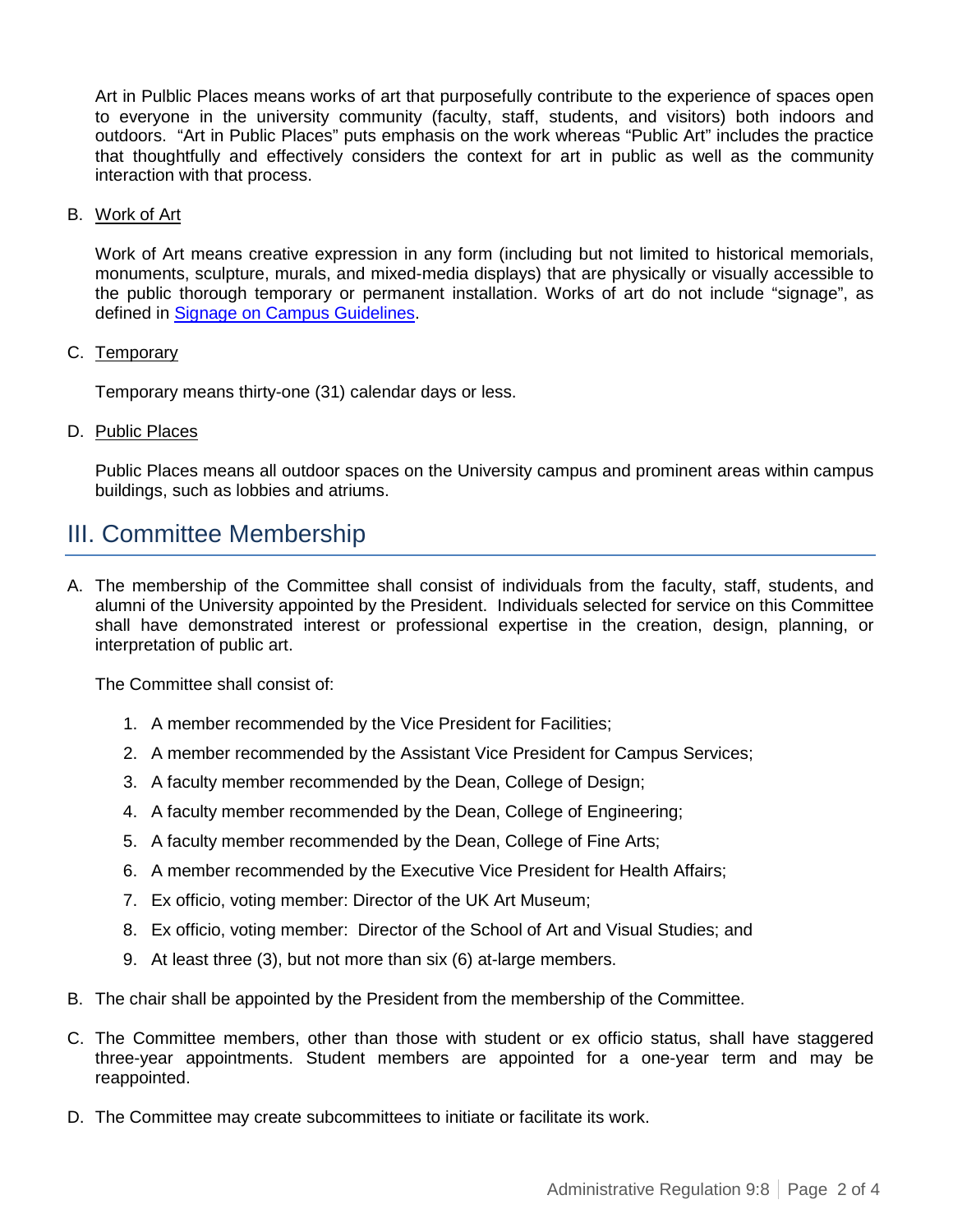- E. The eight (8) committee persons specifically identified above in A.1-8, in addition to being members of the committee as a whole, shall also constitute an expert sub-committee on technical matters. Technical matters include, but are not limited to, concerns for safety, installation engineering integrity, the suitability of materials contained in the artwork within the context of the work's proposed placement, and other placement considerations such as the suitability of the proposed placement from the perspective of the campus master plan.
- F. The Committee or subcommittees from time to time may appoint non-voting Community Advisory Members to assist the Committee. Community Advisory Members shall be chosen based on their interest or professional expertise in the creation, design, planning, or interpretation of works of art.

### <span id="page-2-0"></span>IV. Committee Responsibilities

- A. The Committee is responsible for developing and publishing its procedures for soliciting, receiving, reviewing, and approving proposals for works of art to be located permanently or temporarily on campus in public places.
- B. The Committee is responsible for developing and publishing, in conjunction with appropriate University officials, recommendations on general statements of principles and guidelines for the acquisition, placement, maintenance, and removal of art in public spaces on campus. These guidelines should be consistent with "Art on Campus" Guidelines published by the Association of Art Museum Directors University/College Museums.
- C. In reviewing proposed works, the Committee shall consider:
	- 1. Issues of permanence, design, quality of construction, security, proposed materials, durability, methods of installation, workmanship, liability, and maintenance.
	- 2. Location and placement of proposed works, including but not limited to consideration of visibility and public access, public safety, environmental impact, and relationship to buildings, other works of art, campus walkways, and traffic patterns. The committee shall consult with proper University authorities regarding the appropriateness of placement and context of any proposed work in order to ensure that the selection and placement of works of art is consistent with the overall campus plan.
	- 3. Whether the content of the work is appropriate for its placement and campus context. The Committee shall review the placement and context in consideration of the University's missions, vision, and values. The Committee may choose to weigh the aesthetic or historical importance of the work, its originality, significance of the artist, and/or the contribution of the work to the educational mission of the University.
- D. The Committee is also charged with promoting works of art on campus by proposing and advocating funds for specific projects and the maintenance of existing works.
- E. The Committee shall review issues or corncens raised by members of the university community regarding placement of works of art on campus.
- F. The Committee shall maintain written minutes of meetings and, on request or as appropriate, shall prepare special reports for the President.
- G. The committee as a whole shall meet at least once every fall and spring semester. Subcommittees shall meet as needed.